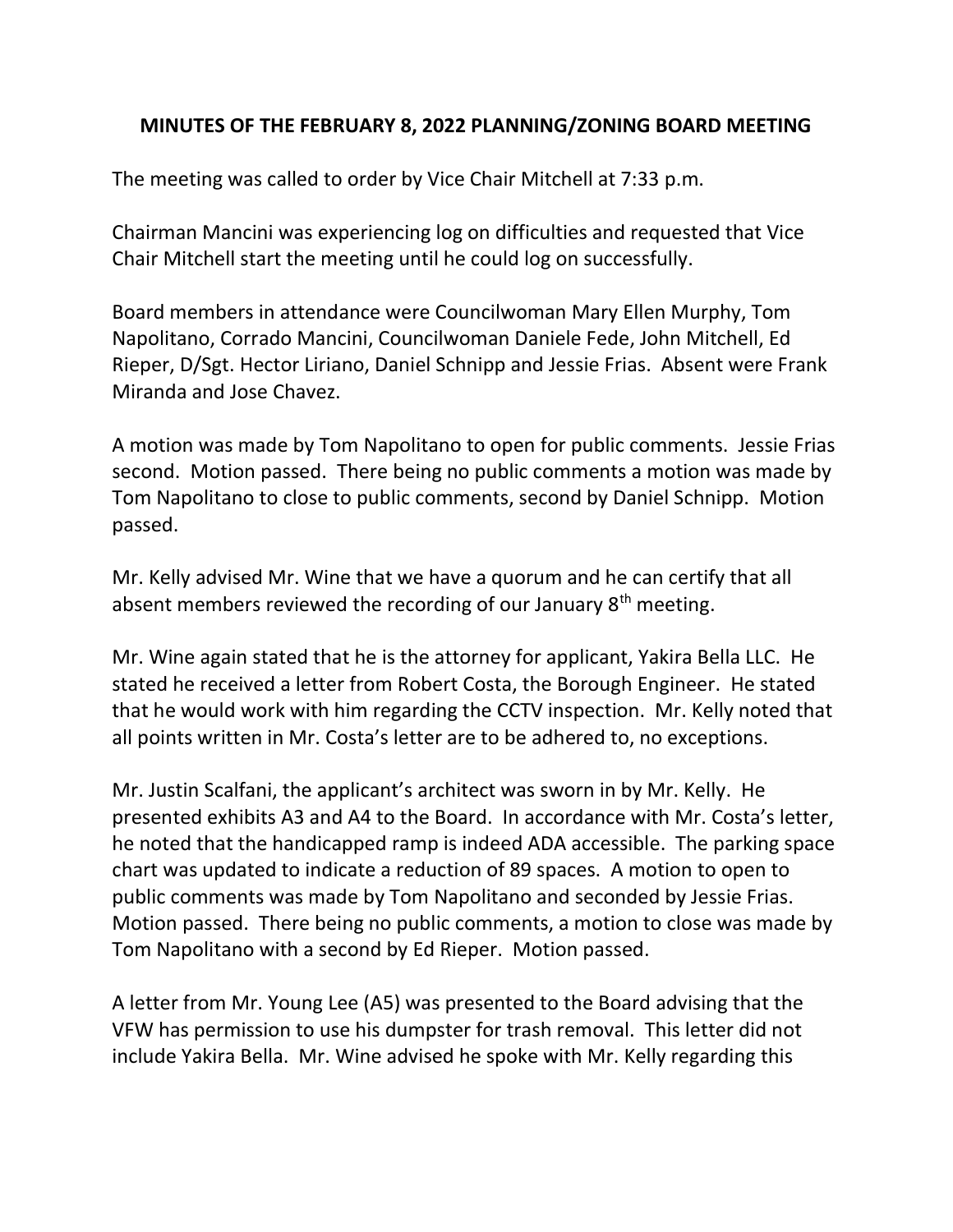issue. Yakira Bella has agreed to store their trash in the building with pick up from a private carting company.

Mr. Kelly swore Commander Alex Hernandez of the Bogota VFW in for testimony before the Board. Commander Hernandez explained that due to the Covid 19 pandemic, party rentals were down, and funds were needed to keep the VFW running for our veterans. He told the Board that in the past there were numerous complaints from residents in the area about noise and parking and this type of rental would eliminate this problem.

Commander Hernandez reiterated the fact that Yakira Bella is an appointment only business, with online sales. He said at the most there would only be 5 people in the building with little or no effect on parking.

Mr. Kelly asked about the VFW's hours of operation. He said the lower level would be used for speaking engagements, Zumba classes and possibly small parties. Children's parties are usually held between the hours of 10 a.m. to 4 p.m. Alcohol consumption would be permitted between 11 a.m. (for such parties as adult birthdays, bridal showers) and 2 a.m. with everyone out of the building by 3 a.m. This is in accordance with borough ordinances.

Mr. Mancini asked Mr. Scalfani what he estimated the time to be for renovations to the building as the VW would be shut down during this process. Mr. Scalfani started he didn't have a time frame and that would depend on the contractor's availability, etc.

A motion was made by Jessie Frias and seconded by Daniel Schnipp to open for public comments. As a private citizen Mary Ellen Murphy raised the question of alcohol served at afternoon parties. The times for serving of alcohol at afternoon adult parties was amended as stated above.

Mary LaPorta, 20 West End Avenue, stated that Yakira Bella has been storing boxes and bins of items in the building. She was under the impression that they were not to be conducting business before approval of this project. Mr. Kelly advised Ms. LaPorta that business operations were ceased and the space was considered to be a non-occupied storage area.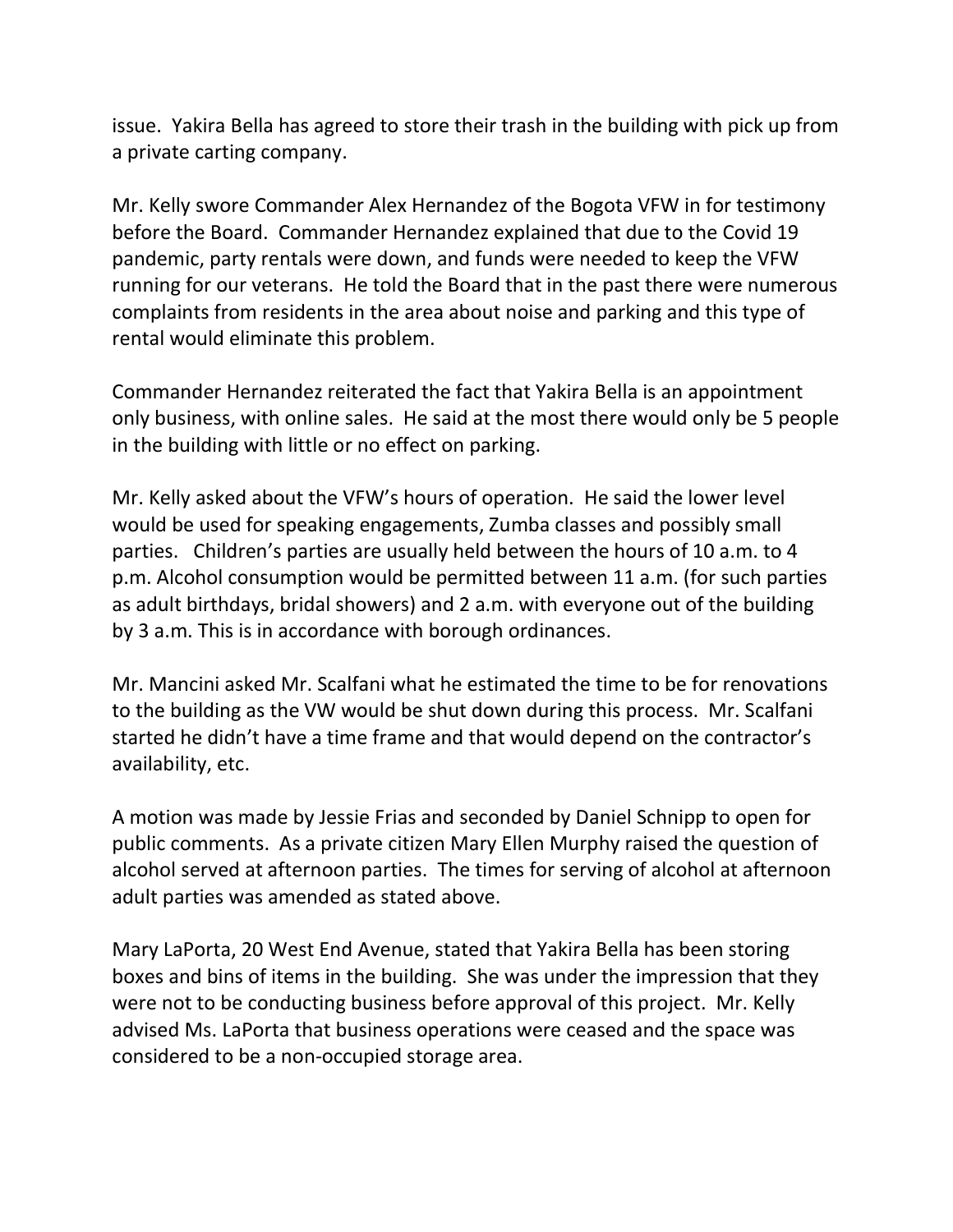Mr. Kelly advised Mr. Wine that his client should not be storing merchandise in the building until their application was approved. If this application is not approved, Mr. Kelly made it clear to Mr. Wine that his client would have to move all merchandise out of the building. There being no further public comments, a motion to close was made by Tom Napolitano with a second by Jessie Frias. Motion passed.

Mr. Peregoy, the applicant's traffic engineer again explained that parking spaces have been reduced to 89 rather than the 170 spaces required with 10 spaces allotted for Yakira Bella. There would be little or no impact on resident parking in the area or the traffic flow

Mr. Kelly swore in the applicant's Planner, Kirsten Osterkorn. She presented at aerial view (exhibit A6-dated 10/20/2021) of the building and surrounding area. She expressed her opinion that the Board should consider amending the B2 Zone to include apparel stores.

She stated that this area is well suited for an apparel store such as Yakira Bella since it has low customer overlap as well as storage area usage. There would be 5 employees in the store with a minimal increase in traffic flow.

A motion was made by Tom Napolitano to open to public comments. Second by Jessie Frias. A question pertaining to an old Campmor store in that area and its impact on the area. Ms. Osterkorn could not provide an answer. A motion to close to public comments was made by Tom Napolitano and seconded by Daniel Schnipp. Motion passed.

A motion was made to open to the public for comments in favor/against this application. Private citizen Mary Ellen Murphy said approval of this application would enable the VFW to stay open and provide a space for our veterans with very little, if any, impact on the residential area. There being no further comments a motion was made by Tom Napolitano and seconded by Ed Rieper. Motion passed.

Benjamin Wine, attorney for the applicant, Yakira Bella, thanked his witnesses for their testimony. He stated that this is a unique application in that there would be very little impact on the residents in the area. He said approval of this application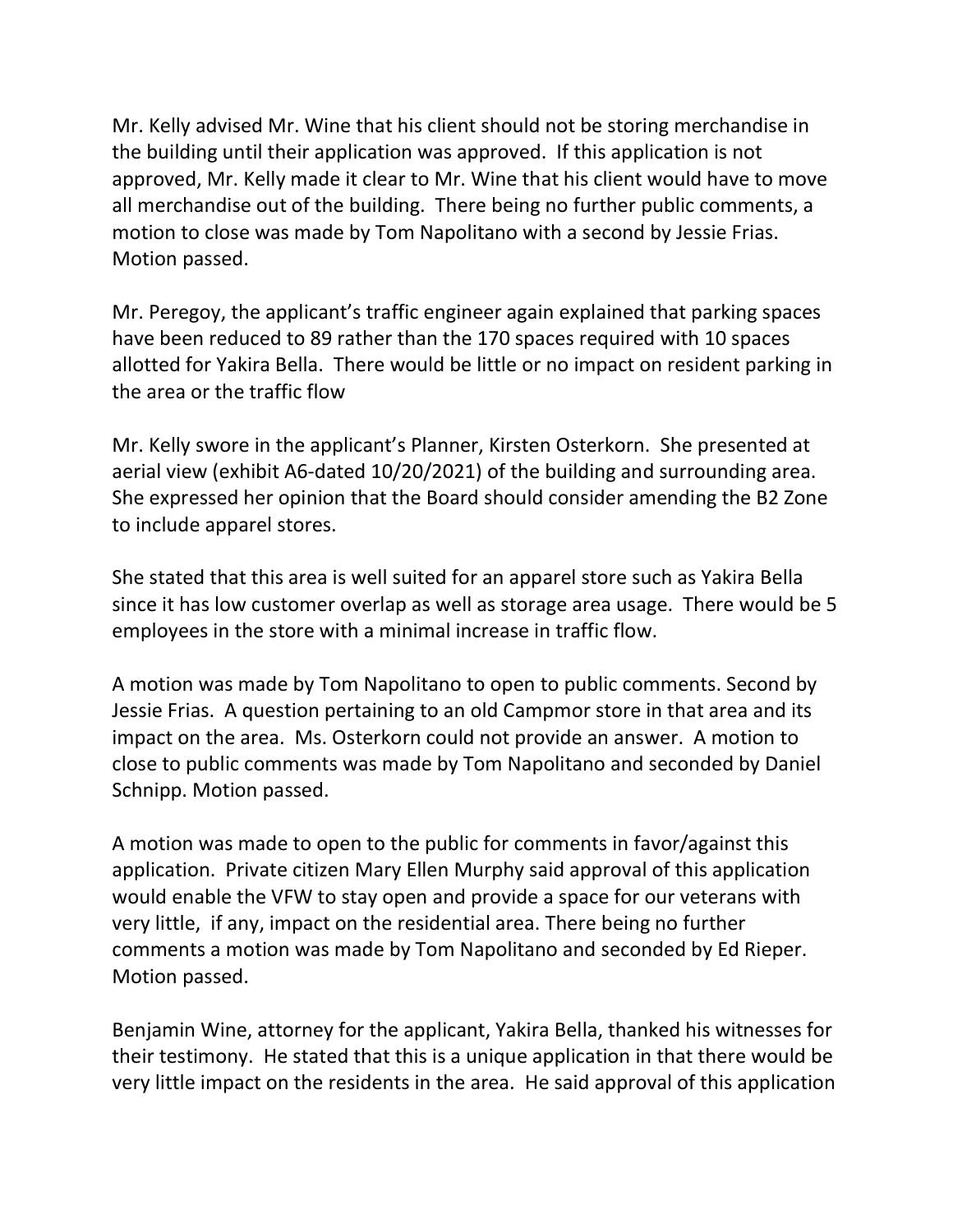would eliminate the need for large parties as well as parking problems for area residents. He stated Yakira Bella would be a consistent tenant allowing the VFW to continue operation.

Tom Napolitano spoke about the presentation and testimony on the witnesses and felt that approval of this project would benefit the community and the VFW.

Jessie Frias spoke about this project easing the burden of parking for the residents as well as the reduction of noise in the area due to large parties.

Dan Schnipp mentioned that in the 1960's there was enough parking for use as an assembly hall. There were also less homes in the area. He felt that based on the testimony given the approval of this project would be of benefit.

Corrado Mancini noted that the construction in the building would make it a safer place overall.

Paul Grygiel agreed with all testimony given and stated he felt the application should be approval.

John Mitchell offered the approval of this application would be a positive thing for our town and our veterans.

A motion was made by Jessie Frias to approve this application based on the compliance of all conditions set forth by the Engineer and officials of the Borough as stated in the resolution to be presented before the Board. This motion was seconded by Tom Napolitano. Roll call was taken…all in favor. The Yakira Bella application was approved by the Planning/Zoning Board.

Kevin Kelly advised that Mr. Costa will provide an amendment to plans for the 30 Cross Street project.

Discussion followed regarding the amendment of rules pertaining to having a secretary/clerk. Mr. Kelly stated it is common practice for small town boards to have a municipal employee hold the position of Secretary/Clerk. He recommended that the rules be amended to read that a borough employee hold the position of Secretary/Clerk on the Planning/Zoning Board. Daniel Schnipp